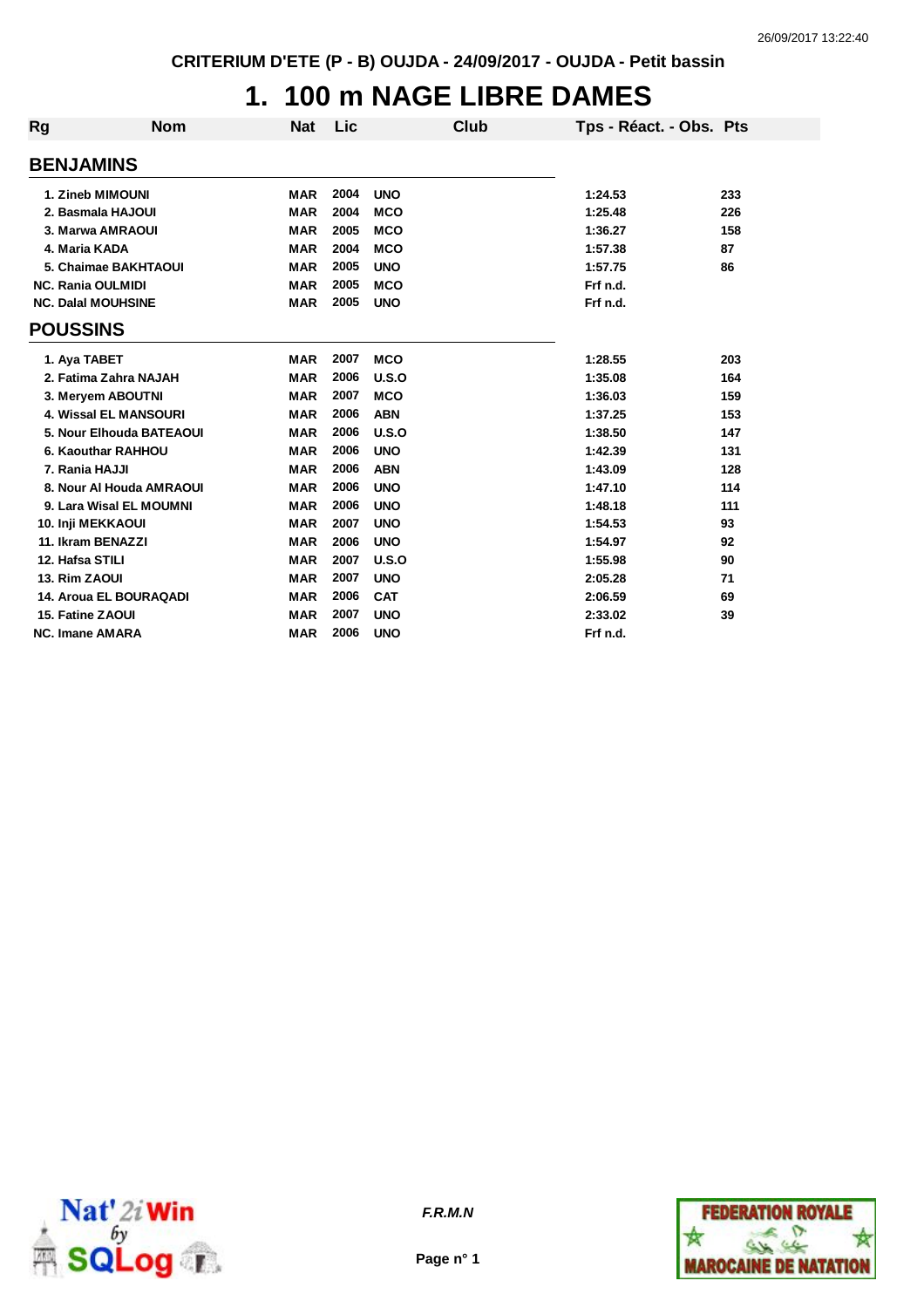#### **2. 100 m NAGE LIBRE MESSIEURS**

| <b>Rg</b> | <b>Nom</b>                            | Nat        | Lic  | <b>Club</b>   | Tps - Réact. - Obs. Pts |     |
|-----------|---------------------------------------|------------|------|---------------|-------------------------|-----|
|           | <b>BENJAMINS</b>                      |            |      |               |                         |     |
|           | 1. Ahmed Yassine SAIDI                | <b>MAR</b> | 2004 | <b>UNO</b>    | 1:08.70                 | 318 |
|           | 2. Nouh ZAROUKI                       | <b>MAR</b> | 2005 | <b>UNO</b>    | 1:12.84                 | 267 |
|           | 3. Yasser OUARIACH                    | <b>MAR</b> | 2005 | U.S.O         | 1:16.30                 | 232 |
|           | 4. Ilyass BERRADA                     | <b>MAR</b> | 2005 | <b>FUS</b>    | 1:17.38                 | 222 |
|           | 5. Ayoub SAKHI                        | <b>MAR</b> | 2005 | <b>MCO</b>    | 1:18.95                 | 209 |
|           | 6. Saber KARBAB                       | <b>MAR</b> | 2004 | <b>MCO</b>    | 1:20.10                 | 200 |
|           | 7. Anass BOUABDELLAOUI                | <b>MAR</b> | 2004 | <b>MCO</b>    | 1:20.19                 | 200 |
|           | 8. Mohamed Salah Eddine RAHHOU        | <b>MAR</b> | 2005 | <b>UNO</b>    | 1:23.67                 | 176 |
|           | 9. Yassine RAMDANI                    | <b>MAR</b> | 2005 | <b>MCO</b>    | 1:25.91                 | 162 |
|           | 10. Aymane NASSIRI                    | <b>MAR</b> | 2004 | <b>UNO</b>    | 1:29.48                 | 144 |
|           | 11. Ayoub RAHMANI                     | <b>MAR</b> | 2005 | <b>MCO EN</b> | 1:31.55                 | 134 |
|           | <b>12. Othmane BOUCHENTOUF</b>        | <b>MAR</b> | 2004 | <b>UNO</b>    | 1:32.09                 | 132 |
|           | 13. Adham Salah CHERRAK               | <b>MAR</b> | 2005 | <b>MCO</b>    | 1:33.13                 | 127 |
|           | 14. Fayssal BERKANI                   | <b>MAR</b> | 2004 | <b>UNO</b>    | 1:40.23                 | 102 |
|           | <b>15. Walid LAMJOUN</b>              | <b>MAR</b> | 2005 | <b>MCO</b>    | 1:45.24                 | 88  |
|           | 16. Ahmed BABA                        | <b>MAR</b> | 2005 | <b>MCO</b>    | 1:46.64                 | 85  |
|           | 17. Ayoub HASSAIN                     | <b>MAR</b> | 2004 | <b>UNO</b>    | 1:56.68                 | 64  |
|           | <b>NC. Mouad MOUHSINE</b>             | <b>MAR</b> | 2004 | <b>UNO</b>    | Frf n.d.                |     |
|           | <b>NC. Mohammed Yassine RHALOUSSI</b> | <b>MAR</b> | 2005 | U.S.O         | Frf n.d.                |     |
|           | <b>NC. Ilyas OULMIDI</b>              | <b>MAR</b> | 2005 | <b>MCO</b>    | Disqual.                | 0   |
|           | <b>POUSSINS</b>                       |            |      |               |                         |     |
|           | 1. Omar HIDAF                         | <b>MAR</b> | 2006 | <b>CODM</b>   | 1:20.28                 | 199 |
|           | 2. Ahmed SAKHI                        | <b>MAR</b> | 2006 | <b>MCO</b>    | 1:22.80                 | 181 |
|           | 3. Marwane EL HAOUAT                  | <b>MAR</b> | 2006 | <b>SNF</b>    | 1:27.59                 | 153 |
|           | 4. Abdelali RAMDANI                   | <b>MAR</b> | 2006 | <b>MCO</b>    | 1:28.28                 | 150 |
|           | 5. Mohammed Yassine REMMANE           | <b>MAR</b> | 2007 | <b>UNO</b>    | 1:30.09                 | 141 |
|           | 6. Abdelilah NAJAH                    | <b>MAR</b> | 2007 | U.S.O         | 1:33.13                 | 127 |
|           | 7. Mehdi OUMOKHTAR                    | <b>MAR</b> | 2007 | <b>UNO</b>    | 1:33.50                 | 126 |
|           | 8. Ousama HASSAIN                     | <b>MAR</b> | 2007 | <b>UNO</b>    | 1:35.69                 | 117 |
|           | 9. Anass BOURHRARA                    | <b>MAR</b> | 2006 | <b>UNO</b>    | 1:40.03                 | 103 |
|           | 10. Othmane DOUZI                     | <b>MAR</b> | 2007 | <b>UNO</b>    | 1:41.51                 | 98  |
|           | 11. Nasrallah BELHADRI                | <b>MAR</b> | 2006 | <b>UNO</b>    | 1:41.64                 | 98  |
|           | 12. Aymane MOKHTARI                   | <b>MAR</b> | 2007 | <b>UNO</b>    | 1:44.20                 | 91  |
|           | 13. Anas BELARBI                      | <b>MAR</b> | 2006 | <b>MCO</b>    | 1:44.78                 | 89  |



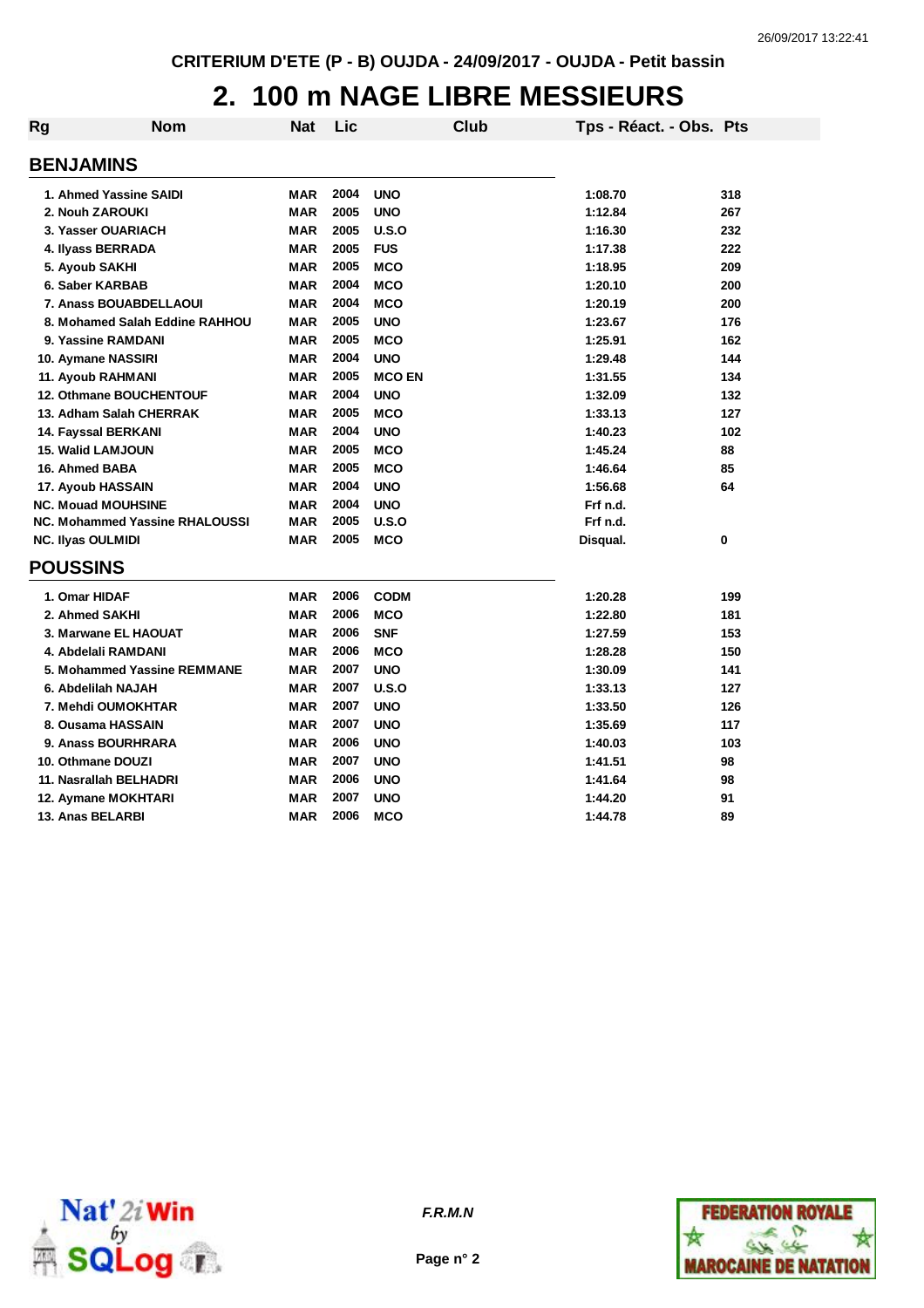## **3. 50 m PAPILLON DAMES**

| Rg               | <b>Nom</b>              | <b>Nat</b> | Lic  |            | Club | Tps - Réact. - Obs. Pts |     |
|------------------|-------------------------|------------|------|------------|------|-------------------------|-----|
| <b>BENJAMINS</b> |                         |            |      |            |      |                         |     |
| 1. Zineb MIMOUNI |                         | <b>MAR</b> | 2004 | <b>UNO</b> |      | 38.39                   | 257 |
| <b>POUSSINS</b>  | 2. Salma Rhitta ZOUITEN | <b>MAR</b> | 2004 | <b>MAS</b> |      | 42.70                   | 187 |
|                  |                         |            |      |            |      |                         |     |
| 1. Asmae KRIBII  |                         | <b>MAR</b> | 2006 | <b>MCO</b> |      | 50.55                   | 112 |
|                  | 2. Meryem Ayah ZOUITEN  | <b>MAR</b> | 2006 | <b>MAS</b> |      | 54.56                   | 89  |
| 3. Roa HAMMOUTI  |                         | <b>MAR</b> | 2007 | <b>CAT</b> |      | 55.45                   | 85  |
|                  | 4. Lara Wisal EL MOUMNI | <b>MAR</b> | 2006 | <b>UNO</b> |      | 56.04                   | 82  |
| 4. Aya BEKKARI   |                         | <b>MAR</b> | 2007 | U.S.O      |      | 56.04                   | 82  |
|                  | 6. Meryem TAKERKRA      | <b>MAR</b> | 2007 | <b>CAT</b> |      | 58.05                   | 74  |



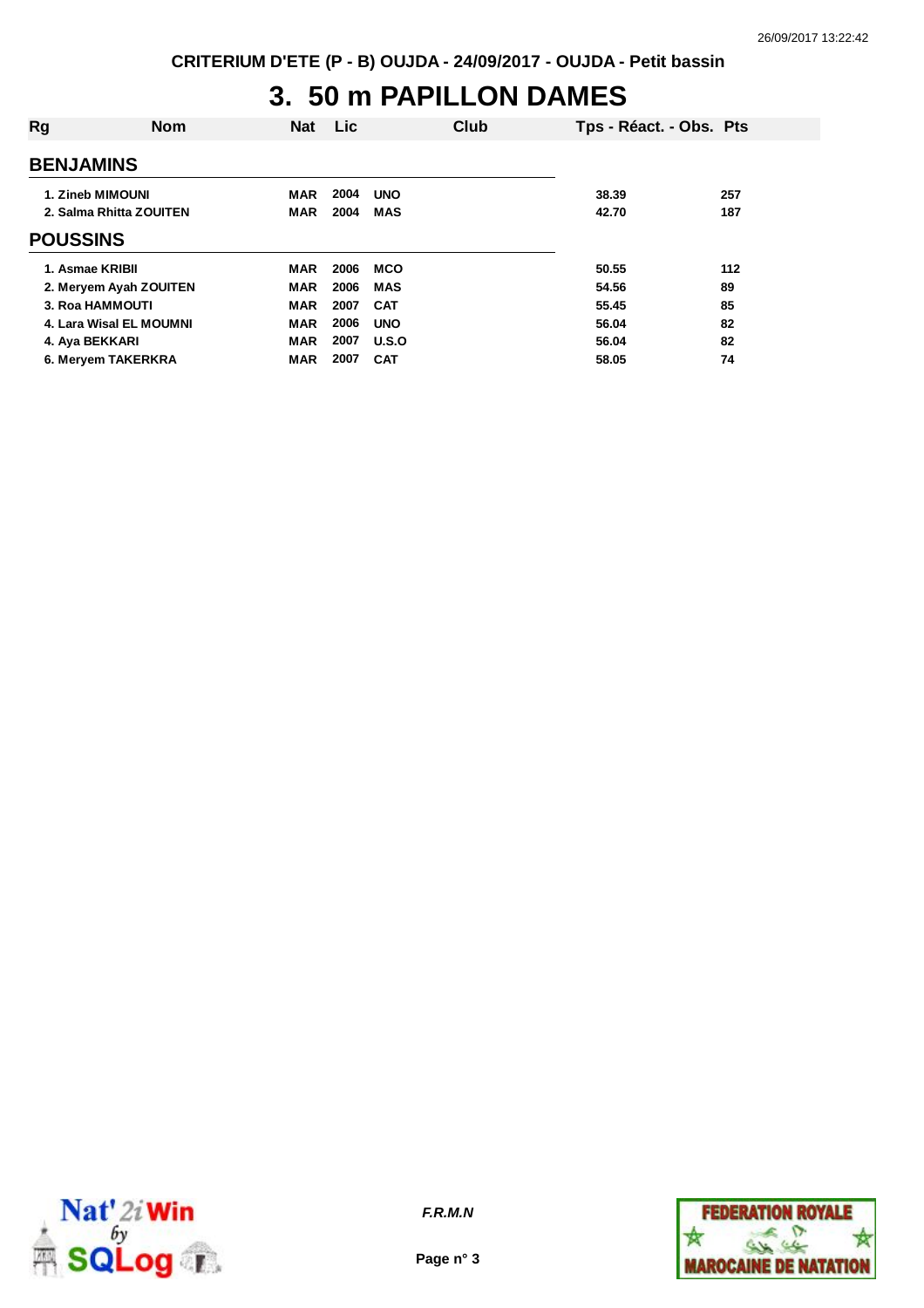# **4. 50 m PAPILLON MESSIEURS**

| Rg                 | <b>Nom</b>           | <b>Nat</b> | <b>Lic</b> | Club          | Tps - Réact. - Obs. Pts |     |
|--------------------|----------------------|------------|------------|---------------|-------------------------|-----|
| <b>BENJAMINS</b>   |                      |            |            |               |                         |     |
|                    | 1. Nouh ZAROUKI      | <b>MAR</b> | 2005       | <b>UNO</b>    | 36.82                   | 226 |
| 2. Ayoub SAKHI     |                      | <b>MAR</b> | 2005       | <b>MCO</b>    | 42.27                   | 149 |
| 3. Mohammed MOUSSA |                      | <b>MAR</b> | 2005       | <b>MCO EN</b> | 46.59                   | 111 |
| <b>POUSSINS</b>    |                      |            |            |               |                         |     |
| 1. Ilyasse ZAID    |                      | MAR        | 2006       | <b>MCO EN</b> | 44.77                   | 125 |
|                    | 2. Mohamed Sami MIRI | <b>MAR</b> | 2007       | <b>UNO</b>    | 48.81                   | 97  |
|                    | 3. Mehdi AMHARREF    | <b>MAR</b> | 2006       | <b>CAT</b>    | 1:02.70                 | 45  |
|                    |                      |            |            |               |                         |     |



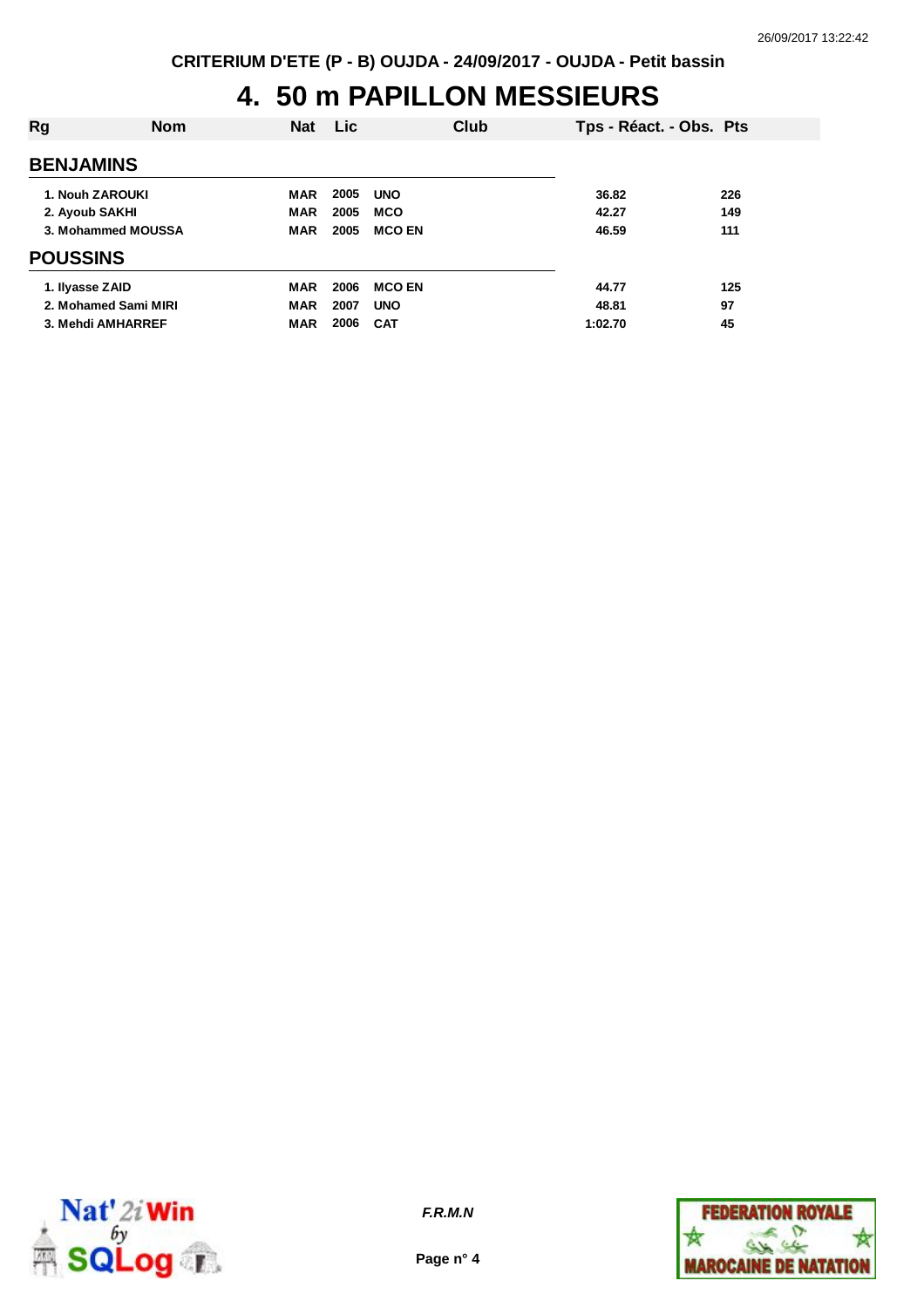## **5. 50 m DOS DAMES**

| Rg              | <b>Nom</b>                 | <b>Nat</b> | Lic  | Club       |          | Tps - Réact. - Obs. Pts |     |
|-----------------|----------------------------|------------|------|------------|----------|-------------------------|-----|
|                 | <b>BENJAMINS</b>           |            |      |            |          |                         |     |
|                 | 1. Salma Rhitta ZOUITEN    | MAR        | 2004 | MAS        | 43.73    |                         | 237 |
|                 | 2. Souhayla BOUCHLAGHMI    | <b>MAR</b> | 2004 | U.S.O      | 52.70    |                         | 135 |
|                 | 3. Chaimae BAKHTAOUI       | <b>MAR</b> | 2005 | <b>UNO</b> | 1:02.89  |                         | 79  |
|                 | <b>NC. Dalal MOUHSINE</b>  | <b>MAR</b> | 2005 | <b>UNO</b> | Frf n.d. |                         |     |
|                 | <b>NC. Hiba BOUZAWIT</b>   | <b>MAR</b> | 2005 | <b>CAT</b> | Disqual. |                         | 0   |
| <b>POUSSINS</b> |                            |            |      |            |          |                         |     |
|                 | 1. Fatima Zahra NAJAH      | <b>MAR</b> | 2006 | U.S.O      | 47.02    |                         | 190 |
|                 | 2. Ouiam CHETOUANE         | <b>MAR</b> | 2007 | U.S.O      | 48.83    |                         | 170 |
|                 | 3. Meryem Ayah ZOUITEN     | MAR        | 2006 | <b>MAS</b> | 49.91    |                         | 159 |
|                 | 4. Aya BEKKARI             | <b>MAR</b> | 2007 | U.S.O      | 50.05    |                         | 158 |
|                 | <b>5. Roa HAMMOUTI</b>     | <b>MAR</b> | 2007 | <b>CAT</b> | 53.09    |                         | 132 |
|                 | 6. Nour Elhouda BATEAOUI   | <b>MAR</b> | 2006 | U.S.O      | 53.62    |                         | 128 |
|                 | 7. Abir LAAROUSSI          | <b>MAR</b> | 2007 | <b>MCO</b> | 55.44    |                         | 116 |
|                 | 8. Ouiame BOUAZZAOUI       | <b>MAR</b> | 2007 | <b>MCO</b> | 55.91    |                         | 113 |
|                 | 9. Kaouthar RAHHOU         | <b>MAR</b> | 2006 | <b>UNO</b> | 56.56    |                         | 109 |
|                 | 10. Aya BELMOSTEFA         | <b>MAR</b> | 2007 | <b>MCO</b> | 57.12    |                         | 106 |
|                 | 11. Nour AI Houda AMRAOUI  | <b>MAR</b> | 2006 | <b>UNO</b> | 58.47    |                         | 99  |
|                 | 12. Hafsa STILI            | <b>MAR</b> | 2007 | U.S.O      | 1:00.16  |                         | 91  |
|                 | 13. Ikram BENAZZI          | <b>MAR</b> | 2006 | <b>UNO</b> | 1:00.81  |                         | 88  |
|                 | <b>14. Salma LAAROUSSI</b> | <b>MAR</b> | 2006 | <b>MCO</b> | 1:01.70  |                         | 84  |
|                 | 15. Jannat ADLI            | <b>MAR</b> | 2007 | <b>MCO</b> | 1:03.41  |                         | 77  |
|                 | <b>16. Inji MEKKAOUI</b>   | <b>MAR</b> | 2007 | <b>UNO</b> | 1:05.18  |                         | 71  |
|                 | 17. Aroua EL BOURAQADI     | <b>MAR</b> | 2006 | <b>CAT</b> | 1:07.55  |                         | 64  |
|                 | 18. Fatine ZAOUI           | <b>MAR</b> | 2007 | <b>UNO</b> | 1:11.02  |                         | 55  |
| 19. Rim ZAOUI   |                            | <b>MAR</b> | 2007 | <b>UNO</b> | 1:11.80  |                         | 53  |
|                 | 20. Meryem TAKERKRA        | <b>MAR</b> | 2007 | <b>CAT</b> | 1:13.90  |                         | 49  |
|                 | 21. Hanane MOUJAHI         | <b>MAR</b> | 2007 | <b>UNO</b> | 1:19.99  |                         | 38  |
|                 | <b>NC. Imane EL YABASS</b> | MAR        | 2007 | <b>CAT</b> | Frf n.d. |                         |     |
|                 | <b>NC. Imane AMARA</b>     | <b>MAR</b> | 2006 | <b>UNO</b> | Frf n.d. |                         |     |



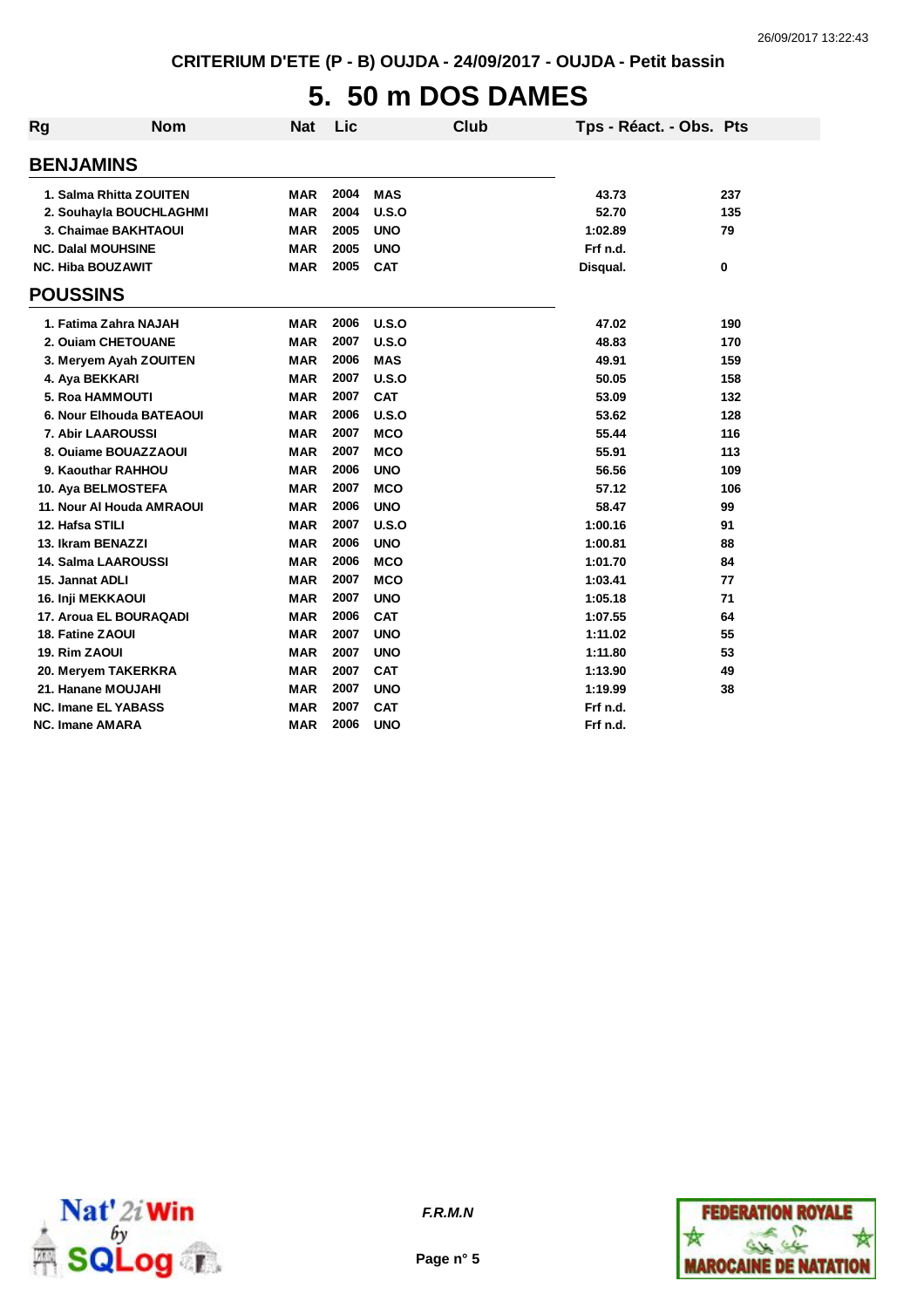## **6. 50 m DOS MESSIEURS**

| Rg                        | <b>Nom</b>                     | <b>Nat</b> | Lic  | <b>Club</b>   | Tps - Réact. - Obs. Pts |     |
|---------------------------|--------------------------------|------------|------|---------------|-------------------------|-----|
| <b>BENJAMINS</b>          |                                |            |      |               |                         |     |
|                           | 1. Ahmed Yassine SAIDI         | <b>MAR</b> | 2004 | <b>UNO</b>    | 38.75                   | 238 |
|                           | 2. Mohamed Salah Eddine RAHHOU | <b>MAR</b> | 2005 | <b>UNO</b>    | 42.99                   | 174 |
|                           | 3. Othmane BEKKAL              | <b>MAR</b> | 2004 | <b>MCO EN</b> | 44.62                   | 156 |
| 4. Aymane NASSIRI         |                                | <b>MAR</b> | 2004 | <b>UNO</b>    | 46.65                   | 136 |
| 5. Anis HALHEIT           |                                | <b>MAR</b> | 2005 | <b>MCO</b>    | 47.20                   | 132 |
| 6. Ilyass BERRADA         |                                | <b>MAR</b> | 2005 | <b>FUS</b>    | 48.20                   | 124 |
|                           | 7. Fayssal BERKANI             | <b>MAR</b> | 2004 | <b>UNO</b>    | 48.82                   | 119 |
|                           | 8. Othmane BOUCHENTOUF         | <b>MAR</b> | 2004 | <b>UNO</b>    | 50.10                   | 110 |
| 9. Ayoub HASSAIN          |                                | <b>MAR</b> | 2004 | <b>UNO</b>    | 1:03.40                 | 54  |
| <b>NC. Ayoub RAHMANI</b>  |                                | <b>MAR</b> | 2005 | <b>MCO EN</b> | Frf n.d.                |     |
| <b>NC. Mouad MOUHSINE</b> |                                | <b>MAR</b> | 2004 | <b>UNO</b>    | Frf n.d.                |     |
| <b>NC. Saad MERNIT</b>    |                                | <b>MAR</b> | 2005 | <b>MCO EN</b> | Dsq VI                  | 0   |
| <b>POUSSINS</b>           |                                |            |      |               |                         |     |
| 1. Ahmed SAKHI            |                                | <b>MAR</b> | 2006 | <b>MCO</b>    | 41.34                   | 196 |
|                           | 2. Mohamed Sami MIRI           | <b>MAR</b> | 2007 | <b>UNO</b>    | 46.45                   | 138 |
|                           | 3. Marwane EL HAOUAT           | <b>MAR</b> | 2006 | <b>SNF</b>    | 49.35                   | 115 |
|                           | 4. Anass BOURHRARA             | <b>MAR</b> | 2006 | <b>UNO</b>    | 50.46                   | 108 |
| 5. Othmane DOUZI          |                                | <b>MAR</b> | 2007 | <b>UNO</b>    | 50.77                   | 106 |
|                           | 5. Ousama HASSAIN              | <b>MAR</b> | 2007 | <b>UNO</b>    | 50.77                   | 106 |
|                           | 7. Mohammed Yassine REMMANE    | <b>MAR</b> | 2007 | <b>UNO</b>    | 51.50                   | 101 |
|                           | 8. Nasrallah BELHADRI          | <b>MAR</b> | 2006 | <b>UNO</b>    | 52.34                   | 96  |
| 9. El Mehdi KADIRI        |                                | <b>MAR</b> | 2006 | <b>MCO EN</b> | 52.56                   | 95  |
|                           | 10. Aymane MOKHTARI            | <b>MAR</b> | 2007 | <b>UNO</b>    | 52.66                   | 95  |
|                           | 11. Mohamed Ali LAZRAK         | <b>MAR</b> | 2006 | <b>ABN</b>    | 53.27                   | 91  |
| <b>12. Ali BOULAYOUNE</b> |                                | <b>MAR</b> | 2006 | U.S.O         | 54.35                   | 86  |
|                           | 13. Mehdi OUMOKHTAR            | <b>MAR</b> | 2007 | <b>UNO</b>    | 56.90                   | 75  |
|                           | 14. Mehdi AMHARREF             | <b>MAR</b> | 2006 | <b>CAT</b>    | 1:00.24                 | 63  |
| <b>15. Anas BELARBI</b>   |                                | <b>MAR</b> | 2006 | <b>MCO</b>    | 1:02.46                 | 57  |
| 16. Zakariae SABIBI       |                                | <b>MAR</b> | 2006 | <b>MCO</b>    | 1:02.85                 | 55  |





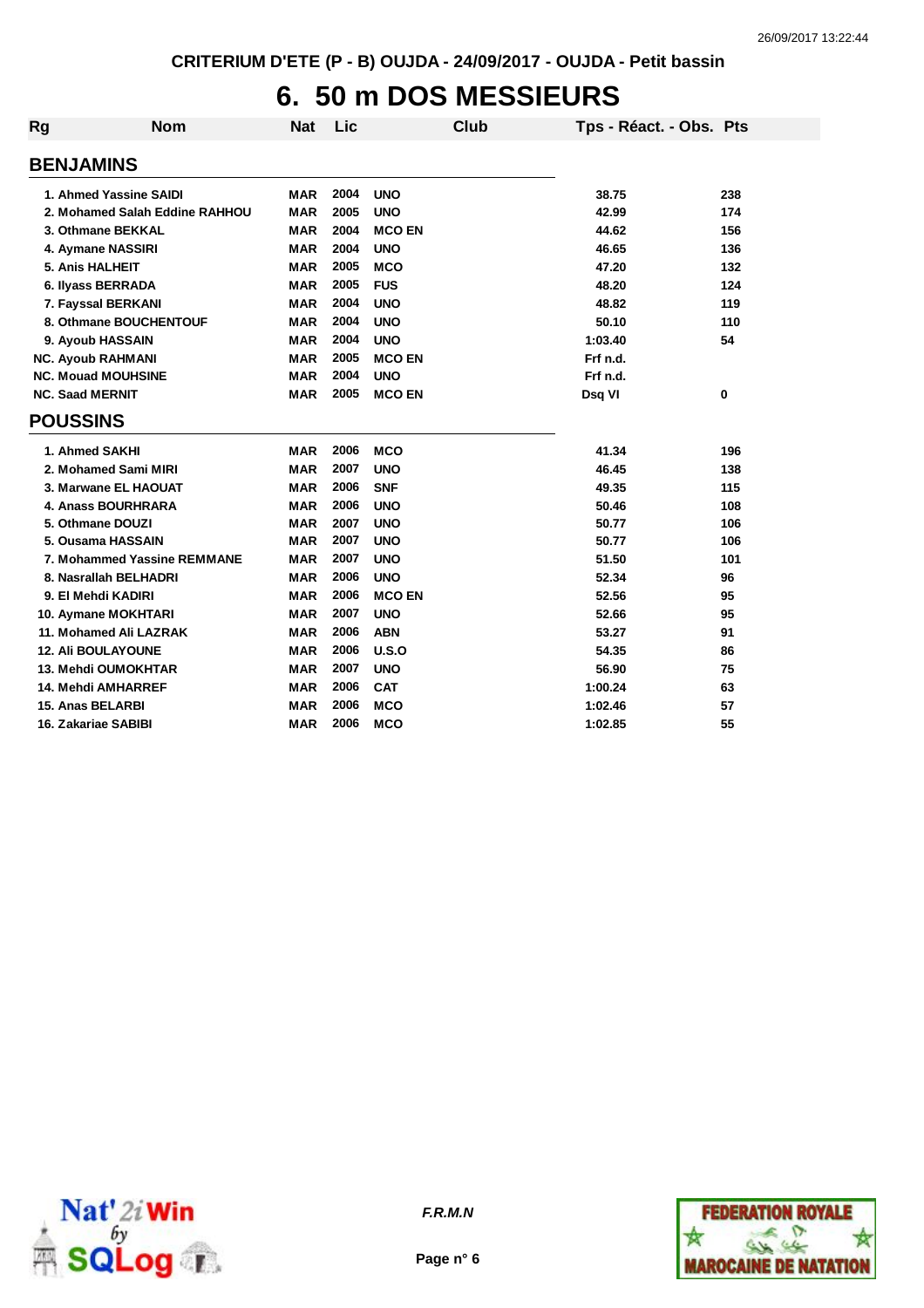## **7. 4 x 50 m 4 NAGES DAMES**

| <b>Rg</b>       | <b>Nom</b>                                                                        | <b>Nat</b>                                           | Lic                          |                                                      | Club | Tps - Réact. - Obs. Pts |                          |
|-----------------|-----------------------------------------------------------------------------------|------------------------------------------------------|------------------------------|------------------------------------------------------|------|-------------------------|--------------------------|
|                 | <b>BENJAMINS</b>                                                                  |                                                      |                              |                                                      |      |                         |                          |
|                 | <b>NC. Marwa AMRAOUI</b><br><b>Basmala HAJOUI</b><br>Maria KADA                   | <b>MAR</b><br><b>MAR</b><br><b>MAR</b>               | 2005<br>2004<br>2004         | <b>MCO</b><br><b>MCO</b><br><b>MCO</b>               |      | Frf n.d.                |                          |
| <b>POUSSINS</b> | <b>Rania OULMIDI</b>                                                              | <b>MAR</b>                                           | 2005                         | <b>MCO</b>                                           |      |                         |                          |
|                 | 1. Ouiame BOUAZZAOUI<br>Aya TABET<br><b>Asmae KRIBII</b><br><b>Meryem ABOUTNI</b> | <b>MAR</b><br><b>MAR</b><br><b>MAR</b><br><b>MAR</b> | 2007<br>2007<br>2006<br>2007 | <b>MCO</b><br><b>MCO</b><br><b>MCO</b><br><b>MCO</b> |      | 3:25.32                 | 146<br>146<br>146<br>146 |



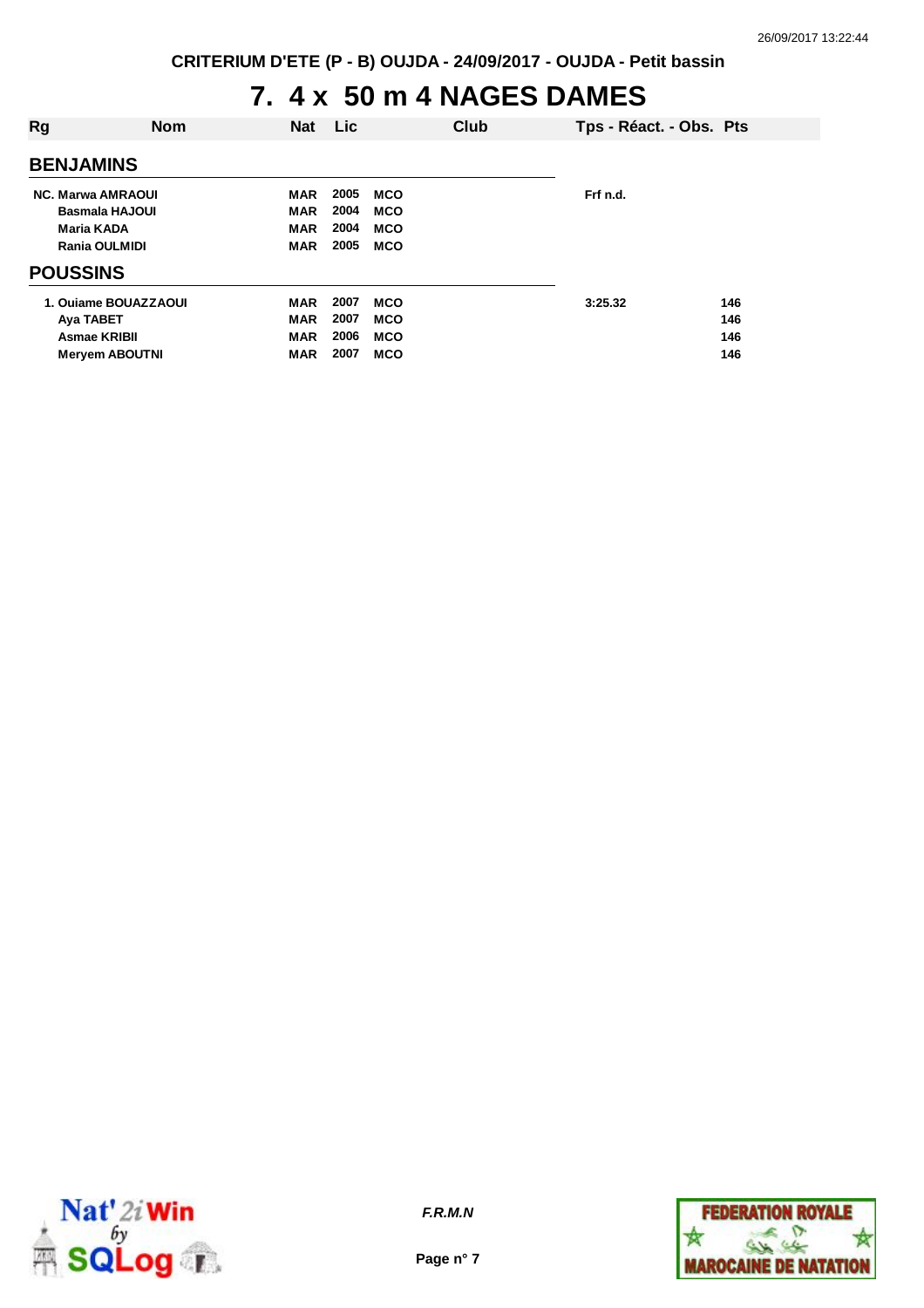#### **8. 4 x 50 m 4 NAGES MESSIEURS**

| Rg | <b>Nom</b>                     | <b>Nat</b> | <b>Lic</b> |               | Club | Tps - Réact. - Obs. Pts |     |
|----|--------------------------------|------------|------------|---------------|------|-------------------------|-----|
|    | <b>BENJAMINS</b>               |            |            |               |      |                         |     |
|    | 1. Mohamed Salah Eddine RAHHOU | <b>MAR</b> | 2005       | <b>UNO</b>    |      | 2:35.28                 | 226 |
|    | <b>Ahmed Yassine SAIDI</b>     | <b>MAR</b> | 2004       | <b>UNO</b>    |      |                         | 226 |
|    | <b>Nouh ZAROUKI</b>            | <b>MAR</b> | 2005       | <b>UNO</b>    |      |                         | 226 |
|    | <b>Aymane NASSIRI</b>          | <b>MAR</b> | 2004       | <b>UNO</b>    |      |                         | 226 |
|    | 2. Othmane BEKKAL              | <b>MAR</b> | 2004       | <b>MCO EN</b> |      | 3:07.09                 | 129 |
|    | <b>Saad MERNIT</b>             | <b>MAR</b> | 2005       | <b>MCO EN</b> |      |                         | 129 |
|    | <b>Mohammed MOUSSA</b>         | <b>MAR</b> | 2005       | <b>MCO EN</b> |      |                         | 129 |
|    | <b>Ayoub RAHMANI</b>           | <b>MAR</b> | 2005       | <b>MCO EN</b> |      |                         | 129 |
|    | 3. Anis HALHEIT                | <b>MAR</b> | 2005       | <b>MCO</b>    |      | 3:20.19                 | 105 |
|    | <b>Walid LAMJOUN</b>           | <b>MAR</b> | 2005       | <b>MCO</b>    |      |                         | 105 |
|    | <b>Adham Salah CHERRAK</b>     | <b>MAR</b> | 2005       | <b>MCO</b>    |      |                         | 105 |
|    | <b>Ahmed BABA</b>              | <b>MAR</b> | 2005       | <b>MCO</b>    |      |                         | 105 |
|    | <b>POUSSINS</b>                |            |            |               |      |                         |     |
|    | 1. Mohammed Yassine REMMANE    | <b>MAR</b> | 2007       | <b>UNO</b>    |      | 3:15.40                 | 113 |
|    | <b>Mehdi OUMOKHTAR</b>         | <b>MAR</b> | 2007       | <b>UNO</b>    |      |                         | 113 |
|    | <b>Mohamed Sami MIRI</b>       | <b>MAR</b> | 2007       | <b>UNO</b>    |      |                         | 113 |
|    | <b>Nasrallah BELHADRI</b>      | <b>MAR</b> | 2006       | <b>UNO</b>    |      |                         | 113 |
|    | 2. Anas BELARBI                | <b>MAR</b> | 2006       | <b>MCO</b>    |      | 3:22.84                 | 101 |
|    | <b>Anas LAMJOUN</b>            | <b>MAR</b> | 2007       | <b>MCO</b>    |      |                         | 101 |
|    | <b>Ahmed SAKHI</b>             | <b>MAR</b> | 2006       | <b>MCO</b>    |      |                         | 101 |
|    | Abdelali RAMDANI               | <b>MAR</b> | 2006       | <b>MCO</b>    |      |                         | 101 |



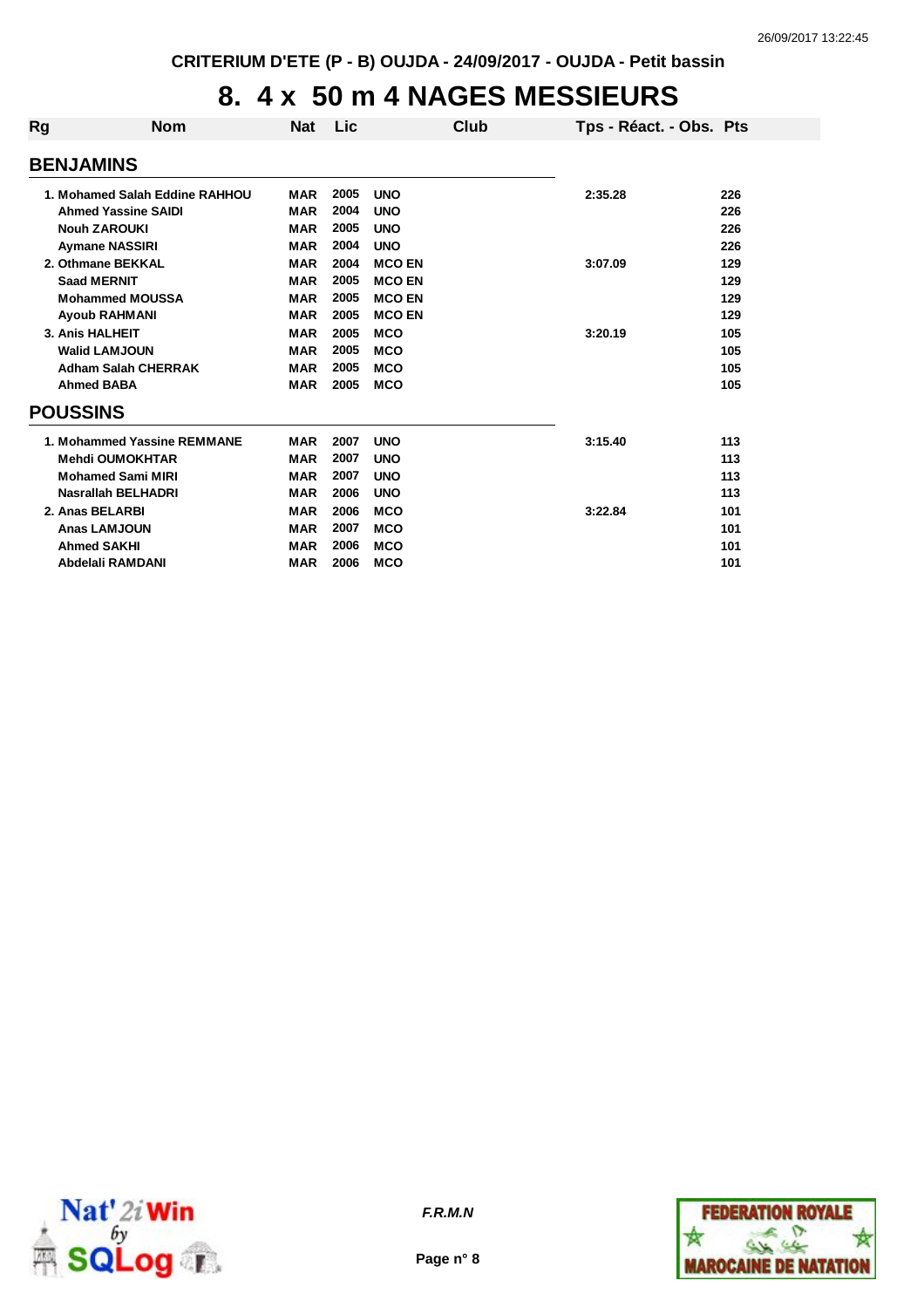## **9. 200 m 4 NAGES MESSIEURS**

| Rg                     | <b>Nom</b>                     | <b>Nat</b> | <b>Lic</b> |               | Club | Tps - Réact. - Obs. Pts |     |
|------------------------|--------------------------------|------------|------------|---------------|------|-------------------------|-----|
| <b>BENJAMINS</b>       |                                |            |            |               |      |                         |     |
| 1. Ahmed Yassine SAIDI |                                | MAR        | 2004       | <b>UNO</b>    |      | 3:01.74                 | 249 |
| 2. Nouh ZAROUKI        |                                | <b>MAR</b> | 2005       | <b>UNO</b>    |      | 3:13.45                 | 206 |
| 3. Yassine RAMDANI     |                                | <b>MAR</b> | 2005       | <b>MCO</b>    |      | 3:30.44                 | 160 |
|                        | 4. Mohamed Salah Eddine RAHHOU | <b>MAR</b> | 2005       | <b>UNO</b>    |      | 3:30.62                 | 160 |
| 5. Aymane NASSIRI      |                                | <b>MAR</b> | 2004       | <b>UNO</b>    |      | 3:47.39                 | 127 |
| <b>POUSSINS</b>        |                                |            |            |               |      |                         |     |
| 1. Ilyasse ZAID        |                                | MAR        | 2006       | <b>MCO EN</b> |      | 3:33.04                 | 154 |
| 2. Mohamed Sami MIRI   |                                | <b>MAR</b> | 2007       | <b>UNO</b>    |      | 3:46.77                 | 128 |
|                        | 3. Mohammed Yassine REMMANE    | <b>MAR</b> | 2007       | <b>UNO</b>    |      | 4:00.85                 | 107 |
| 4. Mehdi AMHARREF      |                                | MAR        | 2006       | <b>CAT</b>    |      | 4:41.80                 | 66  |



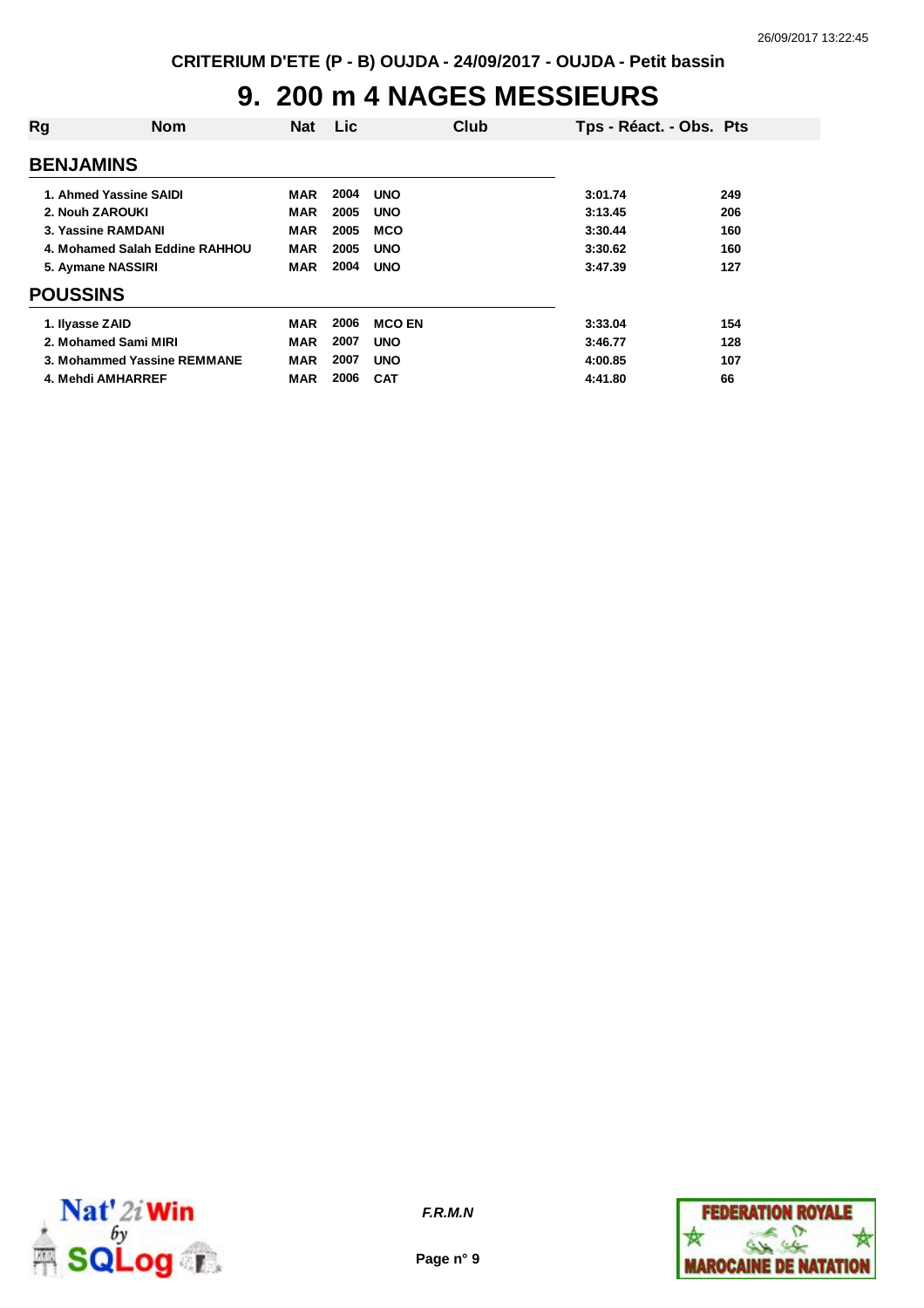## **10. 200 m 4 NAGES DAMES**

| Rg                                                                       | <b>Nom</b> | <b>Nat</b>                      | <b>Lic</b>           |                                        | Club | Tps - Réact. - Obs. Pts            |               |
|--------------------------------------------------------------------------|------------|---------------------------------|----------------------|----------------------------------------|------|------------------------------------|---------------|
| <b>BENJAMINS</b>                                                         |            |                                 |                      |                                        |      |                                    |               |
| 1. Zineb MIMOUNI<br>2. Basmala HAJOUI                                    |            | MAR<br><b>MAR</b>               | 2004<br>2004         | <b>UNO</b><br><b>MCO</b>               |      | 3:26.04<br>3:37.67                 | 229<br>194    |
| <b>POUSSINS</b>                                                          |            |                                 |                      |                                        |      |                                    |               |
| 1. Asmae KRIBII<br><b>NC. Roa HAMMOUTI</b><br><b>NC. Meryem TAKERKRA</b> |            | MAR<br><b>MAR</b><br><b>MAR</b> | 2006<br>2007<br>2007 | <b>MCO</b><br><b>CAT</b><br><b>CAT</b> |      | 3:49.91<br>Dsg NI<br><b>Dsg NI</b> | 165<br>0<br>0 |



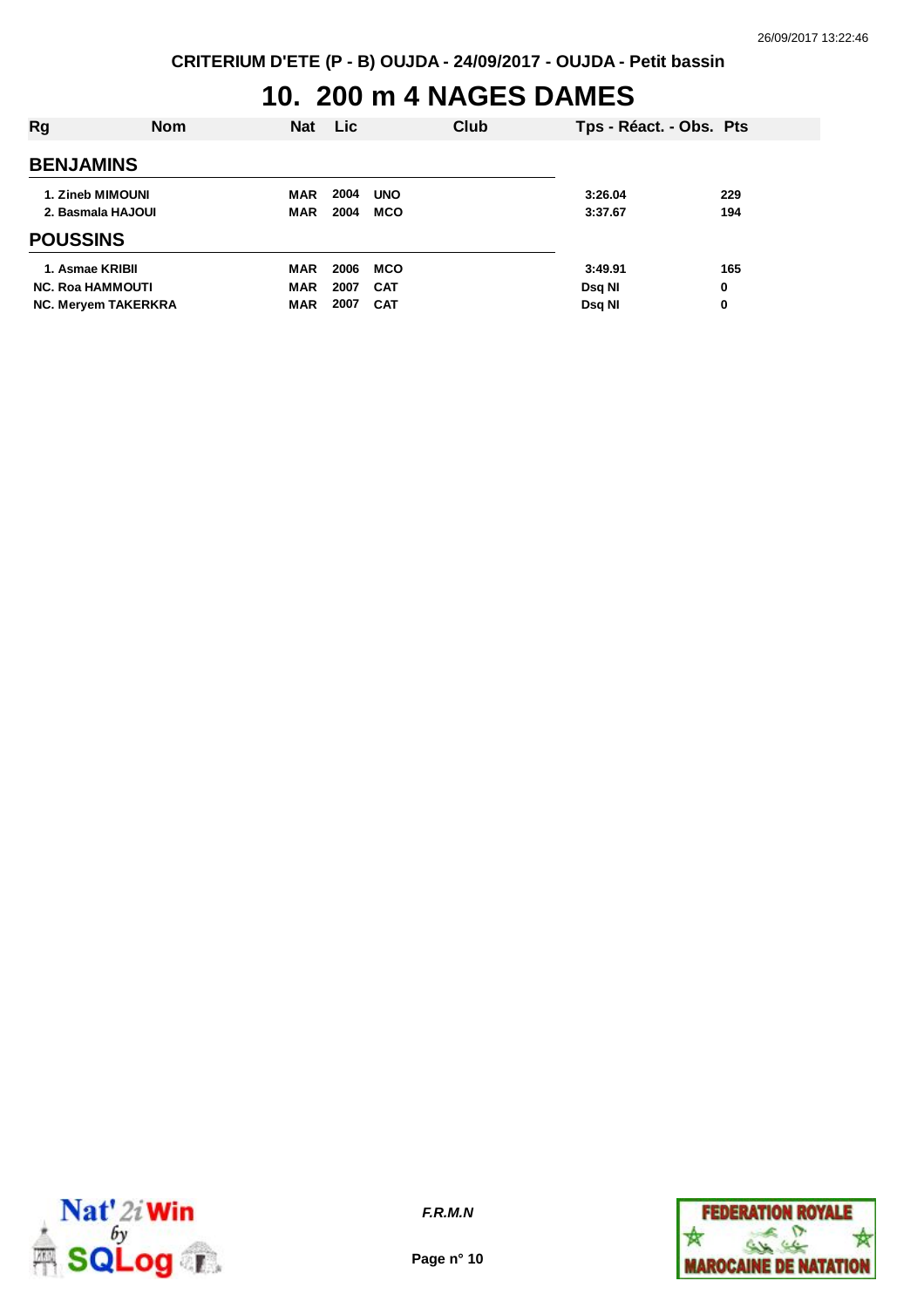## **11. 50 m BRASSE MESSIEURS**

| <b>Rg</b>                      | <b>Nom</b>                     | <b>Nat</b> | Lic  |               | <b>Club</b> | Tps - Réact. - Obs. Pts |     |
|--------------------------------|--------------------------------|------------|------|---------------|-------------|-------------------------|-----|
| <b>BENJAMINS</b>               |                                |            |      |               |             |                         |     |
| 1. Ahmed Yassine SAIDI         |                                | MAR        | 2004 | <b>UNO</b>    |             | 38.64                   | 328 |
| 2. Anass BOUABDELLAOUI         |                                | MAR        | 2004 | <b>MCO</b>    |             | 41.20                   | 271 |
| 3. Nouh ZAROUKI                |                                | <b>MAR</b> | 2005 | <b>UNO</b>    |             | 44.92                   | 209 |
| 4. Mohammed MOUSSA             |                                | <b>MAR</b> | 2005 | <b>MCO EN</b> |             | 45.43                   | 202 |
| 5. Ilyass BERRADA              |                                | <b>MAR</b> | 2005 | <b>FUS</b>    |             | 45.67                   | 199 |
|                                | 6. Mohamed Salah Eddine RAHHOU | <b>MAR</b> | 2005 | <b>UNO</b>    |             | 45.84                   | 197 |
| 7. Yasser OUARIACH             |                                | <b>MAR</b> | 2005 | U.S.O         |             | 45.95                   | 195 |
|                                | 8. Mohammed Yassine RHALOUSSI  | <b>MAR</b> | 2005 | U.S.O         |             | 47.01                   | 182 |
| 9. Youssef LAZZOUZI            |                                | <b>MAR</b> | 2004 | <b>ABN</b>    |             | 47.04                   | 182 |
| 10. Aymane NASSIRI             |                                | <b>MAR</b> | 2004 | <b>UNO</b>    |             | 47.50                   | 177 |
| 11. Walid LAMJOUN              |                                | <b>MAR</b> | 2005 | <b>MCO</b>    |             | 52.32                   | 132 |
| 12. Saber KARBAB               |                                | <b>MAR</b> | 2004 | <b>MCO</b>    |             | 52.41                   | 131 |
| <b>13. Anis HALHEIT</b>        |                                | <b>MAR</b> | 2005 | <b>MCO</b>    |             | 53.23                   | 125 |
| 14. Ghaly JAGOUI               |                                | <b>MAR</b> | 2005 | U.S.O         |             | 53.73                   | 122 |
| 15. Adham Salah CHERRAK        |                                | <b>MAR</b> | 2005 | <b>MCO</b>    |             | 54.26                   | 118 |
| <b>16. Othmane BOUCHENTOUF</b> |                                | MAR        | 2004 | <b>UNO</b>    |             | 55.15                   | 113 |
| 17. Mohammed CHELLIOUI         |                                | <b>MAR</b> | 2005 | <b>MCO</b>    |             | 56.20                   | 106 |
| <b>18. Ayoub HASSAIN</b>       |                                | <b>MAR</b> | 2004 | <b>UNO</b>    |             | 1:00.82                 | 84  |
| <b>NC. Ilyas OULMIDI</b>       |                                | <b>MAR</b> | 2005 | <b>MCO</b>    |             | Frf n.d.                |     |
| <b>NC. Mouad MOUHSINE</b>      |                                | <b>MAR</b> | 2004 | <b>UNO</b>    |             | Frf n.d.                |     |
| <b>NC. Ayoub SADEQUI</b>       |                                | MAR        | 2005 | U.S.O         |             | Frf n.d.                |     |
| <b>NC. Othmane BEKKAL</b>      |                                | MAR        | 2004 | <b>MCO EN</b> |             | Disqual.                | 0   |
| <b>NC. Fayssal BERKANI</b>     |                                | <b>MAR</b> | 2004 | <b>UNO</b>    |             | Disqual.                | 0   |
| <b>POUSSINS</b>                |                                |            |      |               |             |                         |     |
|                                |                                |            |      |               |             |                         |     |
| 1. Abdelali RAMDANI            |                                | MAR        | 2006 | <b>MCO</b>    |             | 49.51                   | 156 |
| 2. Abdelilah NAJAH             |                                | <b>MAR</b> | 2007 | U.S.O         |             | 49.93                   | 152 |
| 3. Marwane EL HAOUAT           |                                | <b>MAR</b> | 2006 | <b>SNF</b>    |             | 50.75                   | 145 |
| 4. El Mehdi KADIRI             |                                | <b>MAR</b> | 2006 | <b>MCO EN</b> |             | 50.97                   | 143 |
| 5. Nasrallah BELHADRI          |                                | <b>MAR</b> | 2006 | <b>UNO</b>    |             | 52.38                   | 132 |
| 6. Mehdi OUMOKHTAR             |                                | <b>MAR</b> | 2007 | <b>UNO</b>    |             | 54.26                   | 118 |
| 7. Youssef LAZRAK              |                                | <b>MAR</b> | 2007 | <b>ABN</b>    |             | 55.07                   | 113 |
| 8. Mohamed Sami MIRI           |                                | <b>MAR</b> | 2007 | <b>UNO</b>    |             | 55.41                   | 111 |
| 9. Anass BOURHRARA             |                                | <b>MAR</b> | 2006 | <b>UNO</b>    |             | 55.63                   | 110 |
| 10. Anas LAMJOUN               |                                | MAR        | 2007 | <b>MCO</b>    |             | 58.07                   | 96  |
| 11. Othmane DOUZI              |                                | MAR        | 2007 | <b>UNO</b>    |             | 58.69                   | 93  |
|                                | 12. Mohammed Yassine REMMANE   | <b>MAR</b> | 2007 | <b>UNO</b>    |             | 59.23                   | 91  |
| 13. Aymane MOKHTARI            |                                | MAR        | 2007 | <b>UNO</b>    |             | 1:01.91                 | 79  |
| 14. Mehdi AMHARREF             |                                | MAR        | 2006 | <b>CAT</b>    |             | 1:02.17                 | 78  |
| <b>15. Youssef KACHMAR</b>     |                                | <b>MAR</b> | 2006 | <b>ABN</b>    |             | 1:02.65                 | 77  |
| 16. Ousama HASSAIN             |                                | <b>MAR</b> | 2007 | <b>UNO</b>    |             | 1:04.84                 | 69  |
|                                | 17. Mohamed Taha KACHMAR       | MAR        | 2007 | <b>ABN</b>    |             | 1:05.13                 | 68  |
| 18. Mehdi BENALI               |                                | MAR        | 2006 | <b>ABN</b>    |             | 1:05.41                 | 67  |
| <b>NC. Ali BOULAYOUNE</b>      |                                | <b>MAR</b> | 2006 | U.S.O         |             | Frf n.d.                |     |
| NC. Mohamed Ali LAZRAK         |                                | <b>MAR</b> | 2006 | <b>ABN</b>    |             | Dsq FD                  | 0   |
| <b>NC. Omar HIDAF</b>          |                                | <b>MAR</b> | 2006 | <b>CODM</b>   |             | Disqual.                | 0   |



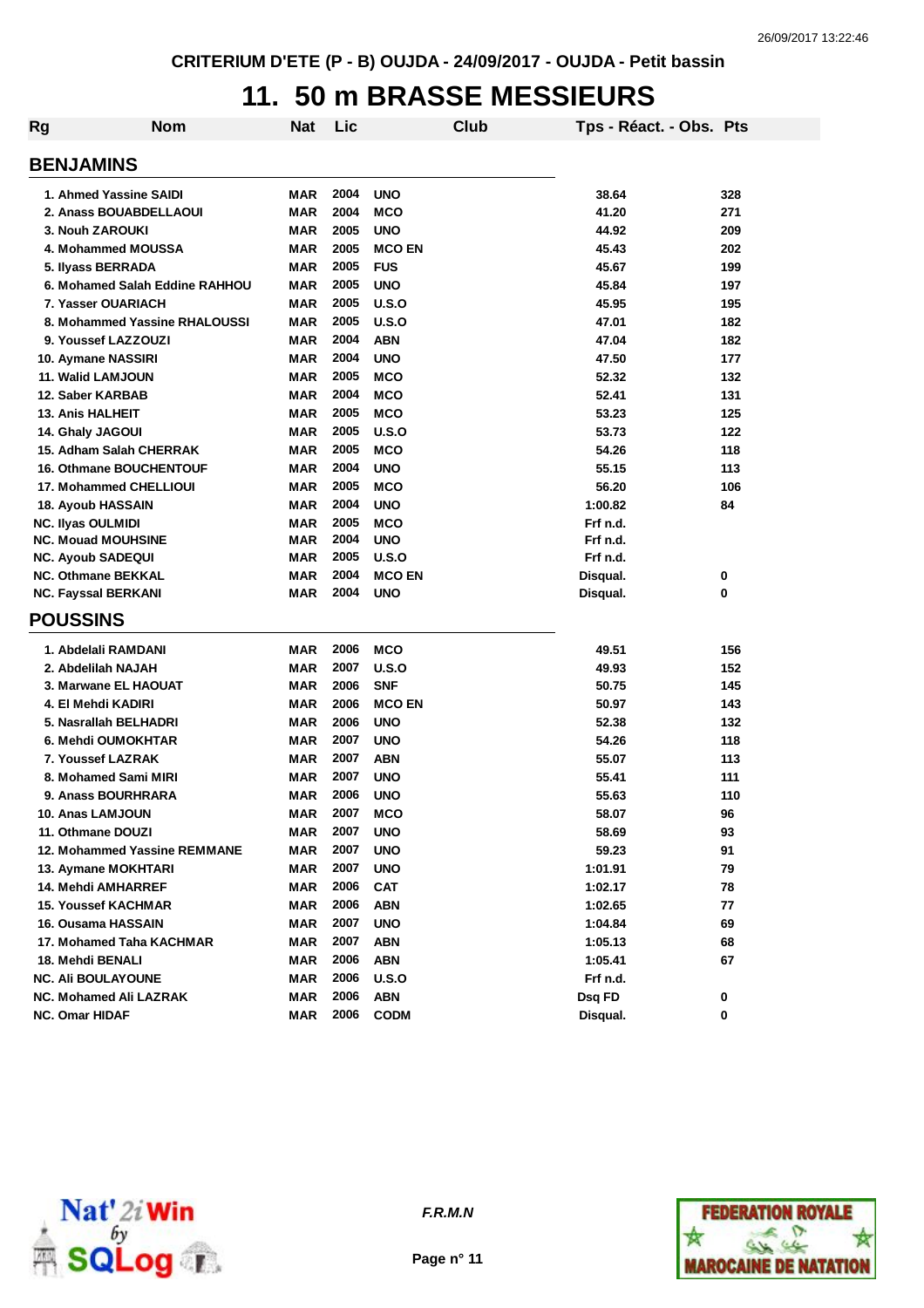#### **12. 50 m BRASSE DAMES**

| Rg | <b>Nom</b>                   | Nat        | Lic  |            | <b>Club</b> | Tps - Réact. - Obs. Pts |     |
|----|------------------------------|------------|------|------------|-------------|-------------------------|-----|
|    | <b>BENJAMINS</b>             |            |      |            |             |                         |     |
|    | 1. Zineb MIMOUNI             | <b>MAR</b> | 2004 | <b>UNO</b> |             | 47.74                   | 244 |
|    | 2. Salma Rhitta ZOUITEN      | <b>MAR</b> | 2004 | <b>MAS</b> |             | 47.97                   | 240 |
|    | 3. Souhayla BOUCHLAGHMI      | <b>MAR</b> | 2004 | U.S.O      |             | 50.12                   | 211 |
|    | 4. Dalal MOUHSINE            | <b>MAR</b> | 2005 | <b>UNO</b> |             | 51.37                   | 196 |
|    | 5. Marwa AMRAOUI             | <b>MAR</b> | 2005 | <b>MCO</b> |             | 51.97                   | 189 |
|    | 6. Lina LARHMAM              | <b>MAR</b> | 2005 | <b>ABN</b> |             | 53.49                   | 173 |
|    | 7. Maria KADA                | <b>MAR</b> | 2004 | <b>MCO</b> |             | 1:00.44                 | 120 |
|    | 8. Hiba BOUZAWIT             | <b>MAR</b> | 2005 | <b>CAT</b> |             | 1:02.07                 | 111 |
|    | <b>NC. Rania OULMIDI</b>     | <b>MAR</b> | 2005 | <b>MCO</b> |             | Frf n.d.                |     |
|    | <b>NC. Hiba AMRANI</b>       | <b>MAR</b> | 2004 | U.S.O      |             | Frf n.d.                |     |
|    | <b>NC. Chaimae BAKHTAOUI</b> | <b>MAR</b> | 2005 | <b>UNO</b> |             | Disqual.                | 0   |
|    | <b>POUSSINS</b>              |            |      |            |             |                         |     |
|    | 1. Aya TABET                 | <b>MAR</b> | 2007 | <b>MCO</b> |             | 51.62                   | 193 |
|    | 2. Wissal EL MANSOURI        | <b>MAR</b> | 2006 | <b>ABN</b> |             | 51.97                   | 189 |
|    | 3. Ouiam CHETOUANE           | <b>MAR</b> | 2007 | U.S.O      |             | 52.48                   | 183 |
|    | 4. Kaouthar RAHHOU           | <b>MAR</b> | 2006 | <b>UNO</b> |             | 53.60                   | 172 |
|    | 5. Aroua EL BOURAQADI        | <b>MAR</b> | 2006 | <b>CAT</b> |             | 54.34                   | 165 |
|    | 6. Meryem Ayah ZOUITEN       | <b>MAR</b> | 2006 | <b>MAS</b> |             | 54.78                   | 161 |
|    | 7. Fatima Zahra YOUNES       | <b>MAR</b> | 2007 | U.S.O      |             | 55.38                   | 156 |
|    | 8. Rania HAJJI               | <b>MAR</b> | 2006 | <b>ABN</b> |             | 56.43                   | 147 |
|    | 9. Meryem ABOUTNI            | <b>MAR</b> | 2007 | <b>MCO</b> |             | 57.00                   | 143 |
|    | 9. Aya BELMOSTEFA            | <b>MAR</b> | 2007 | <b>MCO</b> |             | 57.00                   | 143 |
|    | 11. Ouiame BOUAZZAOUI        | <b>MAR</b> | 2007 | <b>MCO</b> |             | 58.21                   | 134 |
|    | 12. Nour Al Houda AMRAOUI    | <b>MAR</b> | 2006 | <b>UNO</b> |             | 58.84                   | 130 |
|    | 13. Meryem TAKERKRA          | <b>MAR</b> | 2007 | <b>CAT</b> |             | 59.57                   | 125 |
|    | 14. Ikram BENAZZI            | <b>MAR</b> | 2006 | <b>UNO</b> |             | 1:01.30                 | 115 |
|    | 15. Fatine ZAOUI             | <b>MAR</b> | 2007 | <b>UNO</b> |             | 1:03.90                 | 101 |
|    | 16. Jannat ADLI              | <b>MAR</b> | 2007 | <b>MCO</b> |             | 1:06.32                 | 91  |
|    | 17. Rim ZAOUI                | <b>MAR</b> | 2007 | <b>UNO</b> |             | 1:07.25                 | 87  |
|    | 18. Hanane MOUJAHI           | <b>MAR</b> | 2007 | <b>UNO</b> |             | 1:25.81                 | 42  |
|    | <b>NC. Imane EL YABASS</b>   | <b>MAR</b> | 2007 | <b>CAT</b> |             | Frf n.d.                |     |
|    | <b>NC. Imane AMARA</b>       | MAR        | 2006 | <b>UNO</b> |             | Frf n.d.                |     |
|    | <b>NC. Inji MEKKAOUI</b>     | <b>MAR</b> | 2007 | <b>UNO</b> |             | Dsq NI                  | 0   |
|    | NC. Roa HAMMOUTI             | <b>MAR</b> | 2007 | <b>CAT</b> |             | Disqual.                | 0   |



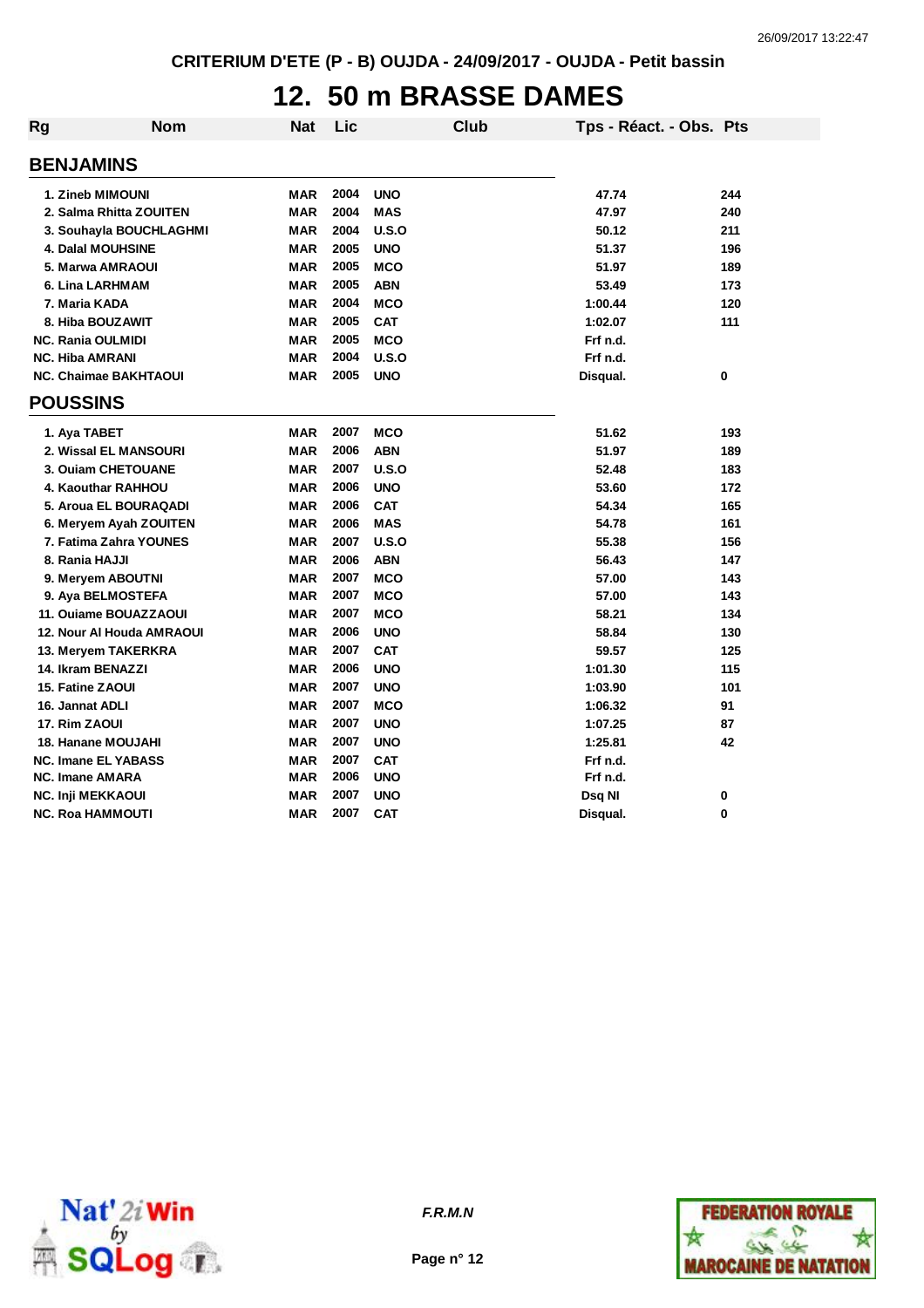#### **13. 4 x 50 m NAGE LIBRE MESSIEURS**

| Rg                         | <b>Nom</b>           | <b>Nat</b> | <b>Lic</b> |               | Club | Tps - Réact. - Obs. Pts |     |
|----------------------------|----------------------|------------|------------|---------------|------|-------------------------|-----|
| <b>BENJAMINS</b>           |                      |            |            |               |      |                         |     |
| 1. Yassine RAMDANI         |                      | MAR        | 2005       | MCO           |      | 2:21.83                 | 221 |
| <b>Anass BOUABDELLAOUI</b> |                      | <b>MAR</b> | 2004       | <b>MCO</b>    |      |                         | 221 |
| <b>Saber KARBAB</b>        |                      | <b>MAR</b> | 2004       | <b>MCO</b>    |      |                         | 221 |
| <b>Ayoub SAKHI</b>         |                      | <b>MAR</b> | 2005       | <b>MCO</b>    |      |                         | 221 |
| 2. Othmane BEKKAL          |                      | <b>MAR</b> | 2004       | <b>MCO EN</b> |      | 2:40.17                 | 154 |
| <b>Saad MERNIT</b>         |                      | <b>MAR</b> | 2005       | <b>MCO EN</b> |      |                         | 154 |
| <b>Mohammed MOUSSA</b>     |                      | <b>MAR</b> | 2005       | <b>MCO EN</b> |      |                         | 154 |
|                            | <b>Ayoub RAHMANI</b> | <b>MAR</b> | 2005       | <b>MCO EN</b> |      |                         | 154 |
|                            |                      |            |            |               |      |                         |     |